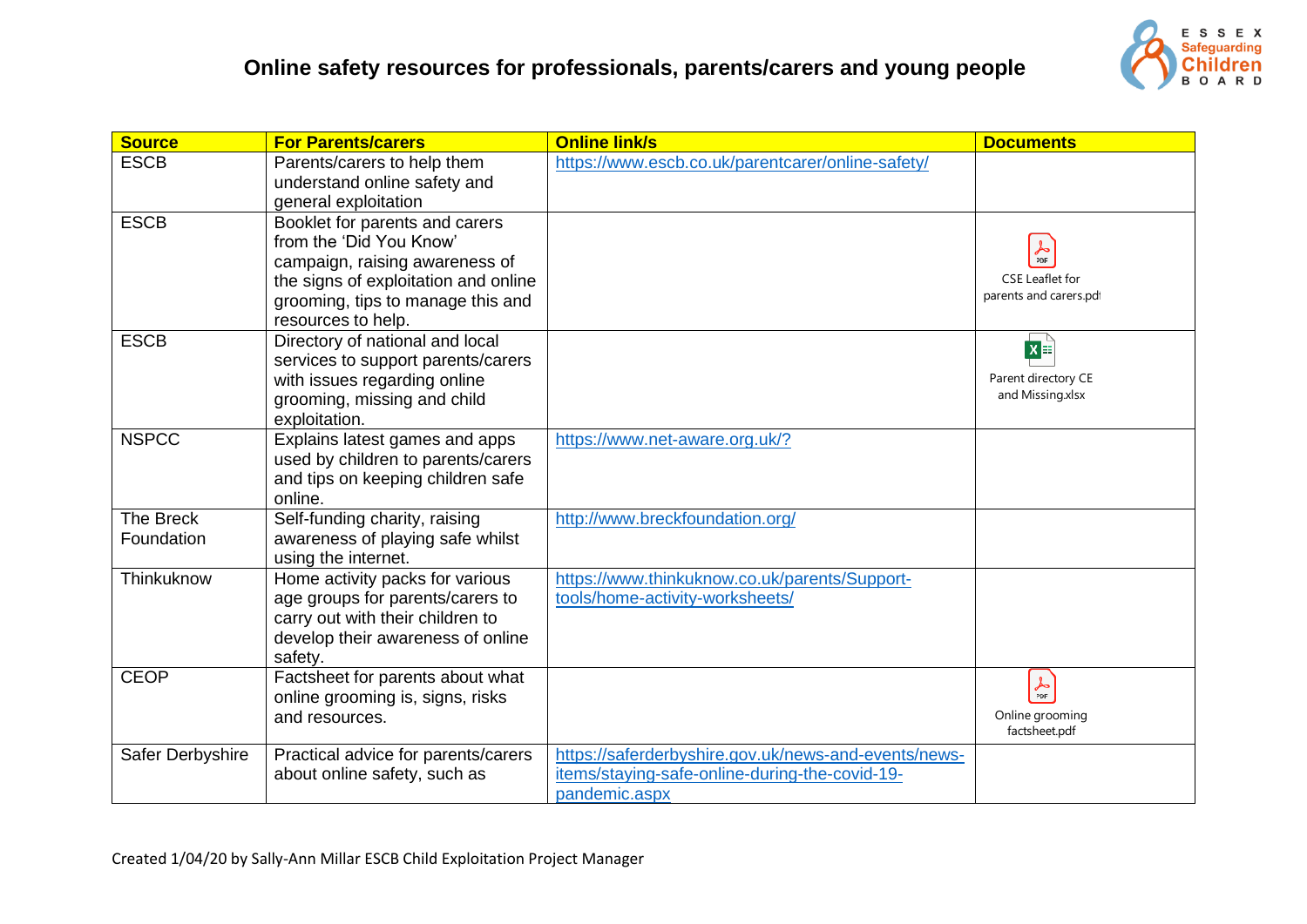

|               | setting parental controls and       |                                                       |  |
|---------------|-------------------------------------|-------------------------------------------------------|--|
|               | keeping up to date with new apps.   |                                                       |  |
| Childnet      | Leaflet for parents/carers with     | https://www.childnet.com/ufiles/Supporting-Young-     |  |
| International | checklist on ways to keep their     | People-Online.pdf                                     |  |
|               | children safe online and some       |                                                       |  |
|               | suggested family ground rules for   |                                                       |  |
|               | use.                                |                                                       |  |
| Thinkuknow    | Advice for foster carers in keeping | https://www.thinkuknow.co.uk/parents/articles/Looked- |  |
|               | Children In Care safe online.       | after-children-Specific-risks/                        |  |
|               |                                     |                                                       |  |

| <b>Source</b>            | For Children & Young                                                  | <b>Online link/s</b>                        | <b>Documents</b> |
|--------------------------|-----------------------------------------------------------------------|---------------------------------------------|------------------|
| Thinkuknow               | Safety advice in child-friendly way for 6-                            | https://www.thinkuknow.co.uk/4_7/6-7-year-  |                  |
|                          | 7 year olds on watching videos, sharing                               | olds/                                       |                  |
|                          | pictures, chatting online, sharing                                    |                                             |                  |
|                          | personal information and gaming                                       |                                             |                  |
|                          | online.                                                               |                                             |                  |
| Thinkuknow               | Thinkuknow has launched Band                                          | https://www.thinkuknow.co.uk/8 10/          |                  |
|                          | Runner, an interactive game for 8-10                                  |                                             |                  |
|                          | year olds to help build their knowledge,                              |                                             |                  |
|                          | confidence and skills to stay safe from                               |                                             |                  |
|                          | risks they might encounter online.                                    |                                             |                  |
| Thinkuknow               | Safety advice for 11 years plus,                                      | https://www.thinkuknow.co.uk/11_13/         |                  |
|                          | includes details about online photo                                   | https://www.thinkuknow.co.uk/14 plus/       |                  |
|                          | sharing, online grooming through online                               |                                             |                  |
|                          | gaming and chat rooms.                                                |                                             |                  |
| Childline                | Safety advice for children of all ages                                | https://www.childline.org.uk/info-          |                  |
|                          | about online grooming.                                                | advice/bullying-abuse-safety/online-mobile- |                  |
|                          |                                                                       | safety/staying-safe-online/                 |                  |
|                          |                                                                       |                                             |                  |
| <b>UK Safer Internet</b> | Games, storybooks, films and quizzes                                  | https://www.saferinternet.org.uk/           |                  |
| Centre                   | for 3-19 years olds to help them explore<br>ways to stay safe online. |                                             |                  |
|                          |                                                                       |                                             |                  |